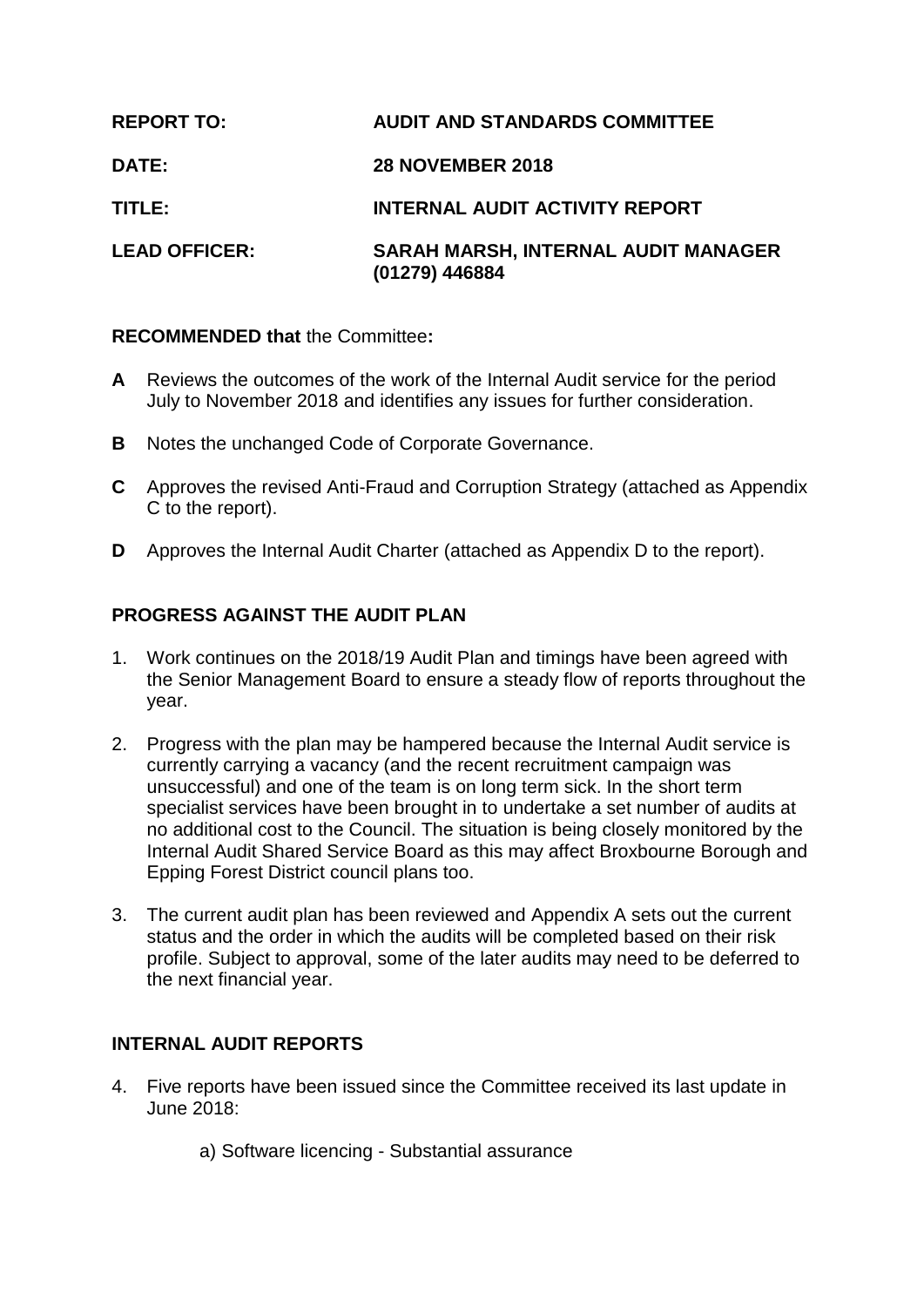Software licencing is well managed and regular reconciliations are made to other systems to ensure that usage can be accounted for, with a proactive review undertaken to resolve any specific licencing issues. Enhancement of the current process should be considered by developing a software management policy designed to advise service departments of the correct procedure to be followed in managing, utilising, and procuring software and would ensure that corporate consistency was achieved.

In addition, reporting in respect of the usage of applications and software management could be enhanced to provide assurance on the level of usage in order to support further investigation prior to renewal of licenses.

b) IT Asset Management - Moderate assurance

A clear framework of responsibility is in place for the acquisition, receipt, deployment and disposal of IT Assets and is working well in practice. Some errors were noted in the inventory and ICT take it upon themselves to attempt to verify all IT assets within the Council. This is a resource heavy, time consuming task and it would be preferable to spread the load by making departments responsible for verifying and reconciliation of their own assets, locations and asset holders, changes etc. and ICT undertaking spot checks to confirm accuracy.

The Council has a four year replacement programme, which is widely known and accepted, but has not been formalised. This should be documented in the IT Strategy which is in the process of being redrafted.

c) Safeguarding – Limited assurance

Every alternate year the Council's Designated Safeguarding Officer completes an Essex Safeguarding Board Children and Adults safeguarding self-assessment. The adult self-assessment was submitted in April 2017 and the child self-assessment in May 2018. This audit focused on the robustness of evidence and action plans to support the submitted self- assessments.

The Council has an up to date Safeguarding Policy and key staff are aware of their responsibilities in this area. The main concern of the audit is the lack mandatory training for all staff on safeguarding. This has been on hold for over one year whilst a new e-learning platform has been introduced. This training will be re-introduced shortly and evidence will need to be retained centrally to demonstrate compliance as this was lacking for the previous e-learning module. Refresher training has not been provided in the past and is not a legal requirement, however, most organisations expect employees to undertake this every two to three years.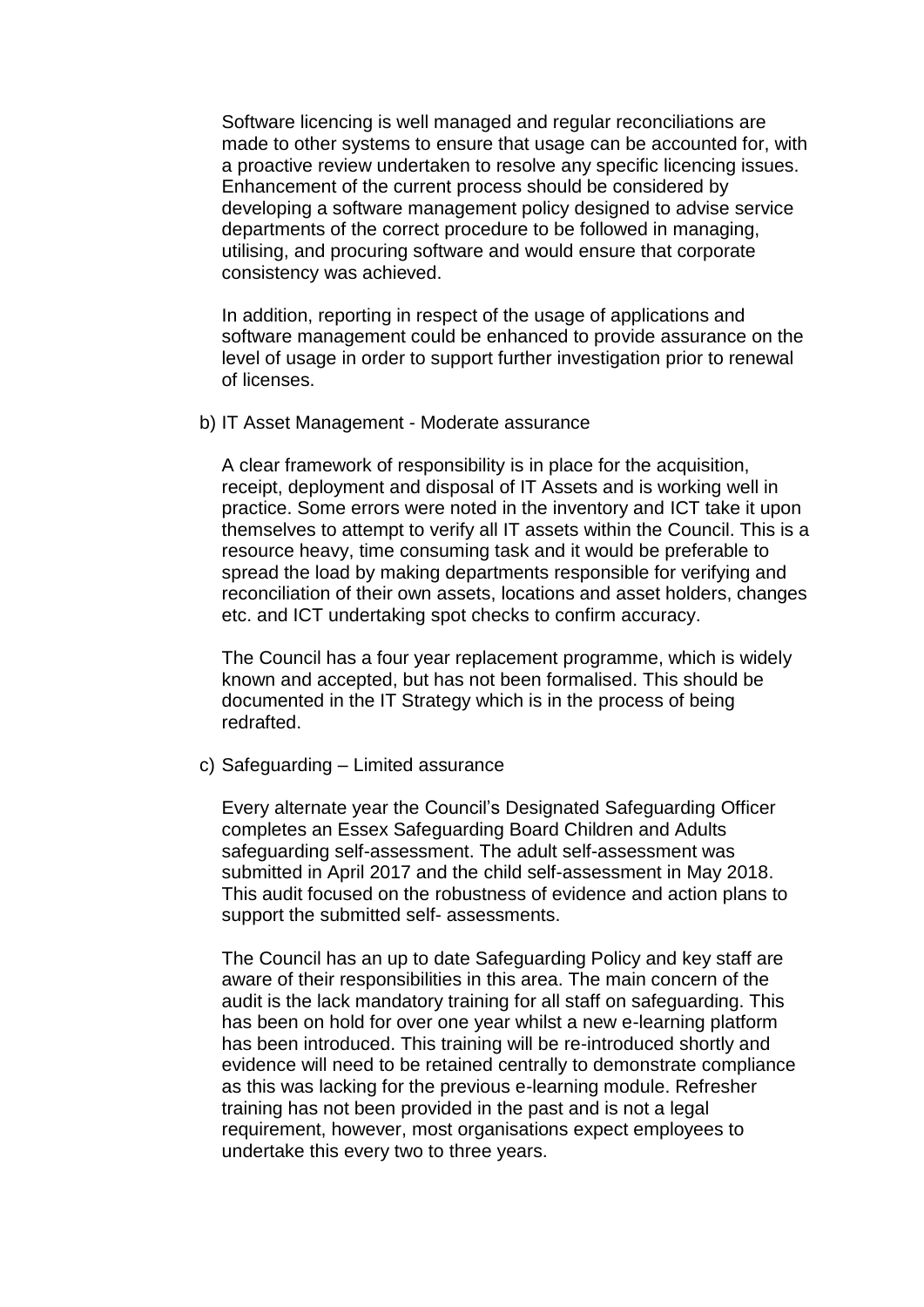Risk registers relating to safeguarding have recently been updated and as a result of this audit the Council's whistleblowing policy is being refreshed to ensure there is an avenue to report any safeguarding concerns outside of the referral process.

d) Purchase cards – Limited assurance

Lack of system controls and non-enforcement of policy and procedures regarding the use of purchase cards had allowed Officers to become complacent in ensuring value for money is being achieved when using their cards.

There was a lack of accountability for the 51 cardholders especially as they had not been providing receipts as required per the procedures. The system of reviewers was not providing the challenge required to ensure spending did not go unchecked. Not all cardholders had an assigned reviewer; some reviewers were not at an appropriate level and where in place some reviewers did not feel empowered to challenge purchasing decisions.

The Systems Team Leader had already identified this as an area of concern and since January 2018 started to challenge areas of poor behaviour and practices, but with little success.

Weaknesses with operational processes was compounded by the lack of spend analysis and challenge at a corporate level. Significant savings by the council could be made through the use of preferred supplier and framework agreements. Use of such suppliers and frameworks needs to be enforced, because, as an example many staff are bypassing the Council's preferred stationery provider.

The audit found no evidence there had been any fraudulent use of the cards and recommendations have been followed up since this audit was completed.

e) Playhouse Follow Up (cash handling)

In October 2017 Internal Audit issued a moderate assurance report on the Playhouse. The audit looked at the controls surrounding cash and banking, business continuity, financial and contract management, budgetary control, safeguarding of assets, health and safety and compliance with HR policies.

Internal Audit returned to the Playhouse in the summer to witness cash handling practices due to concerns raised by Playhouse management. Previous cash handling recommendations had not been implemented and the risk of cash theft had not diminished. As a consequence of Internal Audit's intervention in the summer, controls have tightened up and the number and value of errors when reconciling takings (bar, box office and cafe) has significantly reduced. Playhouse staff are currently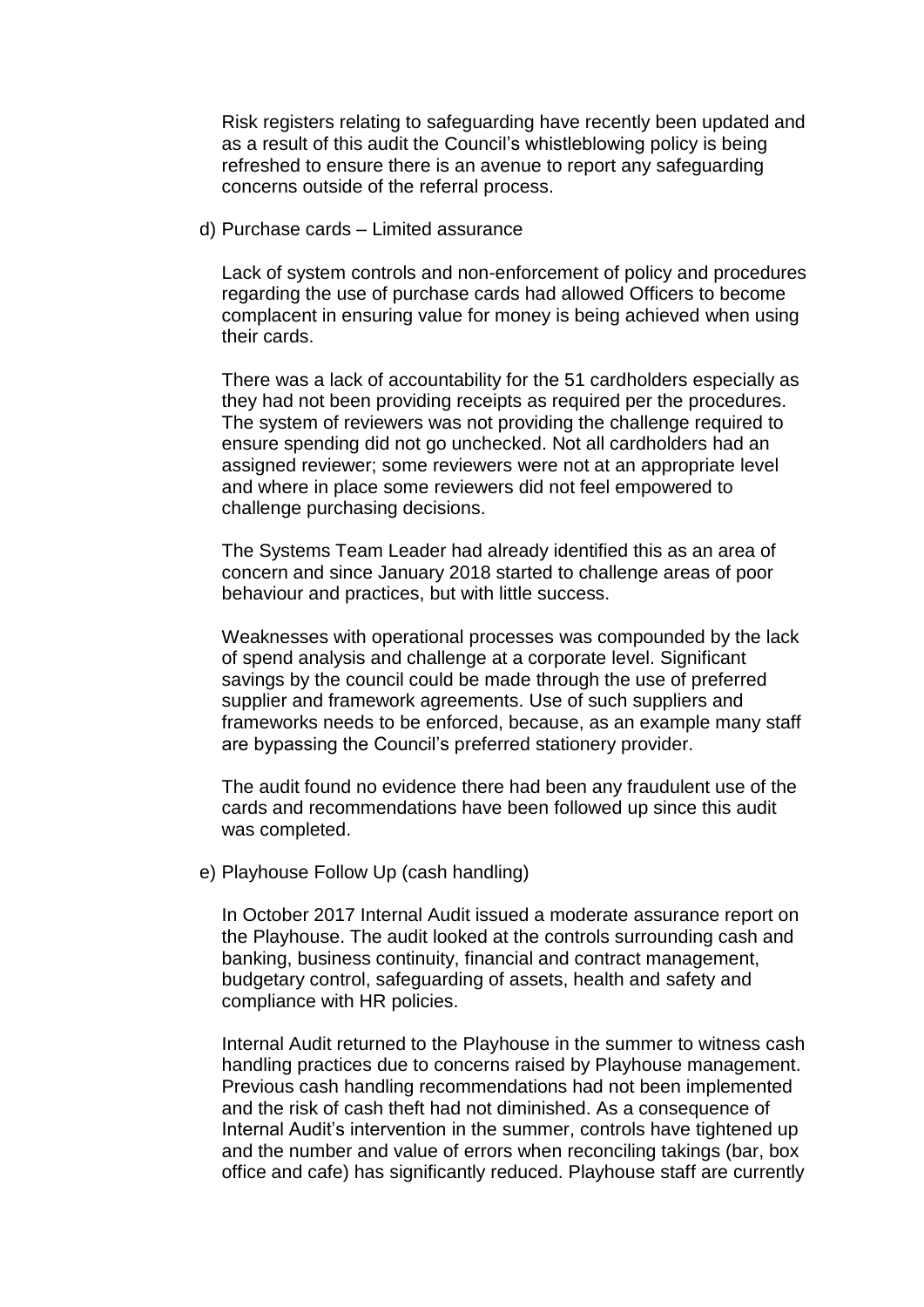receiving training and management spot checks instigated to ensure standards do not slip.

### **ONGOING AUDIT WORK**

- 5. A number of assignments in the 2018/19 Audit Plan are intended to provide advice and guidance to the Council throughout the year on current issues. As these assignments will not normally result in a single, traditional audit report, Internal Audit will summarise its output here for Councillors' information:
	- a) Information Governance

Internal Audit sits on the newly formed Officer Information Governance Group (IGG), which is chaired by the Head of Governance. Building on the work of the now disbanded General Data Protection Regulations project group. IGG will develop, implement and oversee an information governance framework to ensure the Council remains compliant with legislation as well as drive efficiencies by having a more co-ordinated approach.

b) Code of Corporate Governance

The Corporate Governance Group has undertaken an annual review of the Council's Code of Corporate Governance and no changes are proposed except to the date**.**

The Council's Code is a statement of the systems by which it directs and controls the exercise of its functions and relates to the local community. It is intended to stimulate confidence in the activities of the Council and how it goes about its business; focus the minds of those involved in decision making and making those decisions in a proper and transparent way. The Code also seeks to ensure that the Council actively engages with local stakeholders and assists with the constant improvement of service delivery and minimisation of associated risks.

c) Anti-Fraud and Corruption Strategy

The Council's Corporate Fraud Group continues to meet quarterly, overseeing implementation of the Council's Anti-Fraud and Corruption Strategy and associated action plan.

The Group has undertaken the annual review of the strategy (attached as Appendix C) whereby the only change is a reference is made to the Anti-Money Laundering policy and procedures rather than being detailed in the strategy, as they are readily available on the Infonet for staff.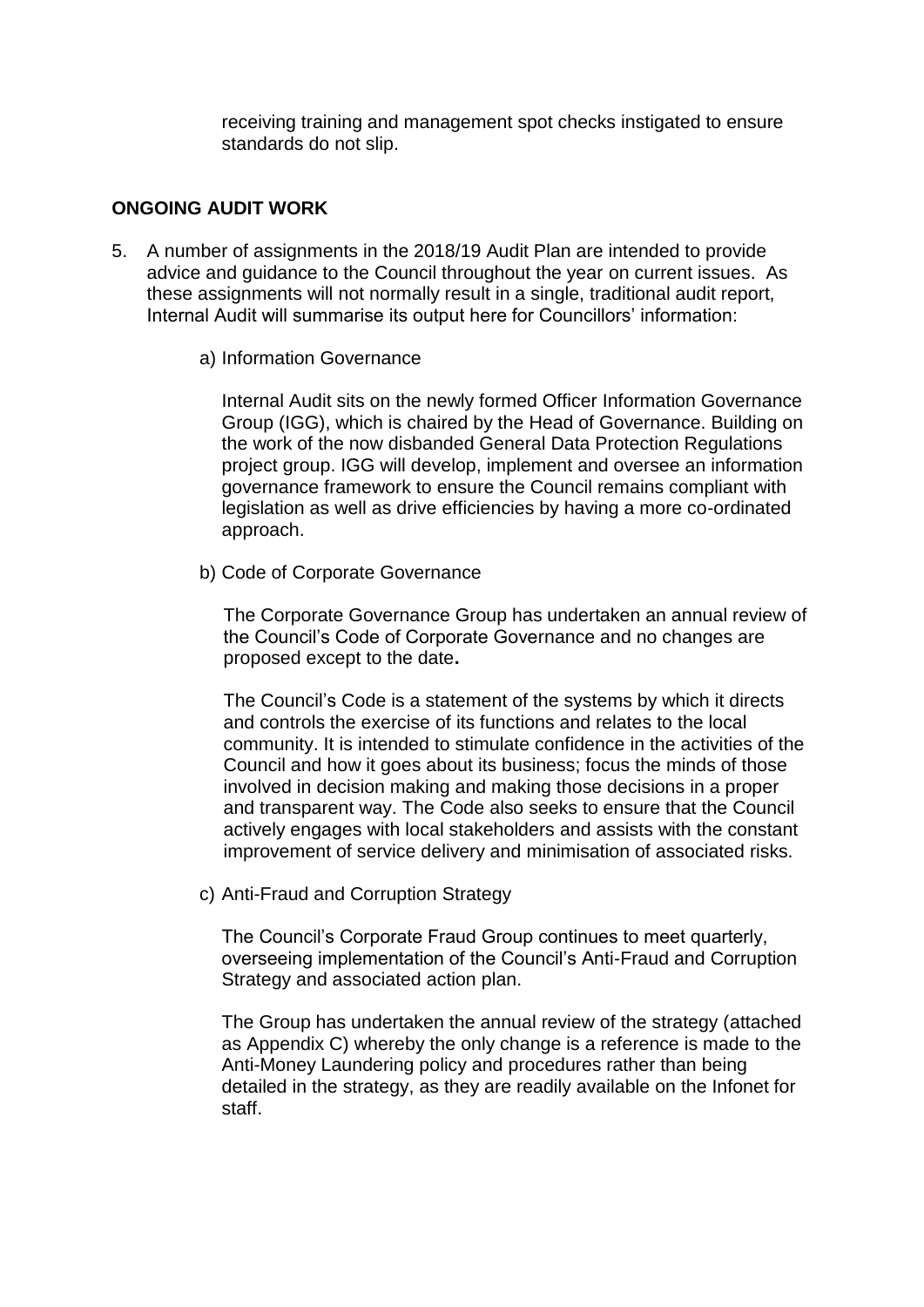#### d) Ongoing Anti-Fraud Activities

Since the appointment of the Housing Fraud Officer in May 2018, 11 Council properties have been recovered. Two applicants have been removed from the Council's Housing Needs register due to falsifying personal information and two Right to Buy (RTB) applications have been withdrawn.

The Housing Fraud Officer has completed their professional qualification and is now an Accredited Counter Fraud Specialist.

Housing and Leaseholder Officers continue to carry out money laundering checks on all RTB applications at the conveyancing stage. All RTB applications are validated and checked to ensure that the information that the applicant has supplied is correct. This includes tenancy history, names, type of property, receipt of benefit, monies owing to the council, bankruptcy searches, land registry and Experian where required.

All Officers within the Housing Service are trained in identifying potential fraud and refer cases to the Housing Fraud Officer to action in accordance with policies and procedures.

The Revenue and Benefits service continue to undertake proactive anti-fraud work in order to protect the Council's tax base. For example, the service undertakes a rolling Single Person Discount (SPD) review and has investigated the National Fraud Initiative (NFI) SPD data match discrepancies, which in total has increased the tax base by £344,000 since August 2015. SMS text, email and an on-line form are being used to reduce the cost of reviews.

Local councils have powers to impose fixed financial penalties (£70) in relation to council tax discounts where a person makes a fraudulent declaration or where a person, without reasonable excuse, fails to notify a change in circumstances. The work undertaken by the Revenues and Benefits team in reviewing SPD's and the NFI data matches has resulted in 155 penalties (£10,850) being imposed to date.

Data matching with other councils in Essex as part of a pan-Essex commitment to identifying fraud and error in its Council Tax base is making good progress with £140,000 of incorrectly claimed council tax reductions being identified to date.

All officers in the Revenues and Benefits service and the Housing Fraud Officer have attended fraud awareness sessions delivered by the Department of Works and Pensions' Single Fraud Investigation Service.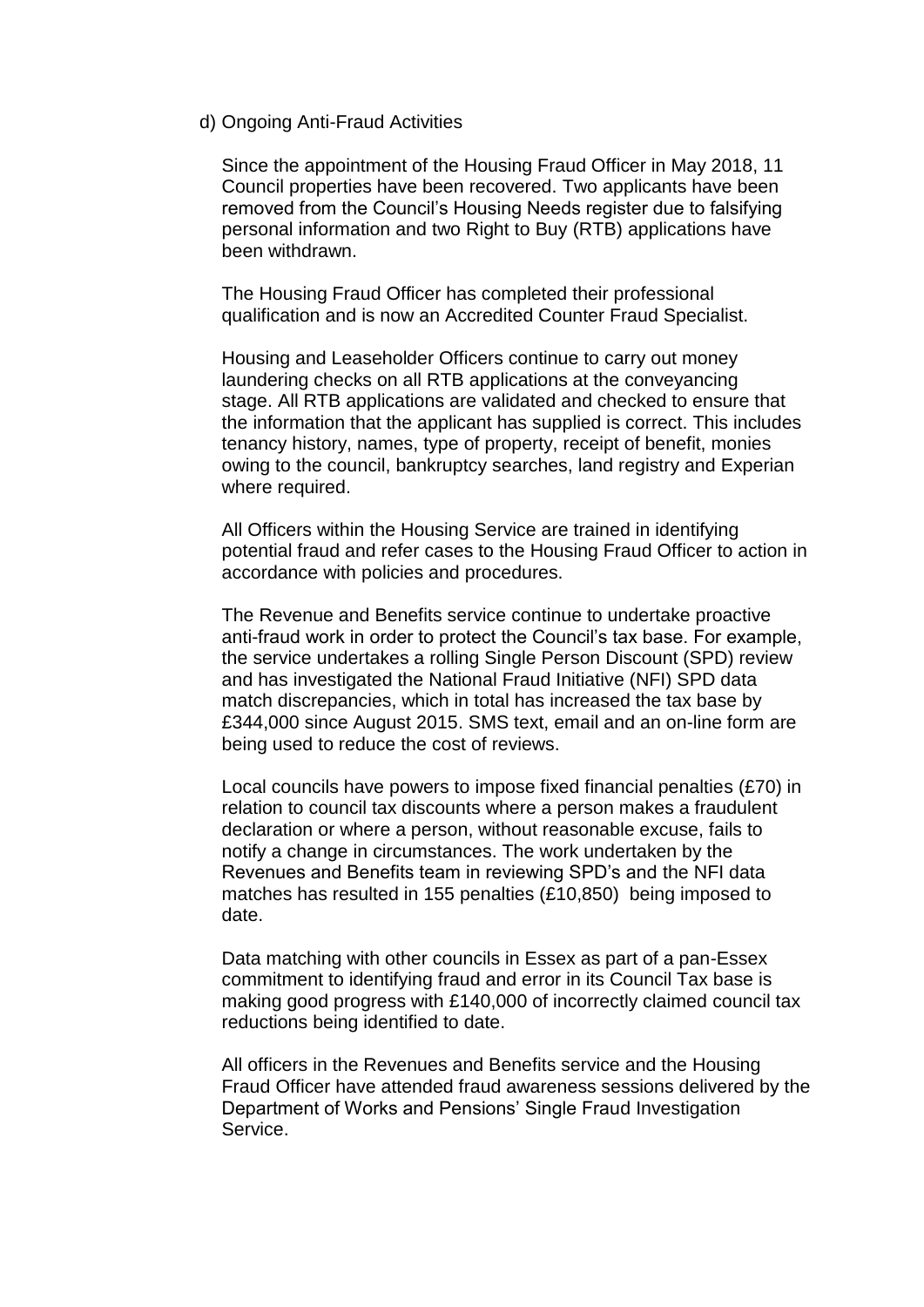e) National Fraud Initiative

The mandatory biennial NFI exercise for 2018/19 has commenced. Data has been extracted and uploaded to the NFI site. Individual departments are responsible for extracting their own data and uploading it with assistance from Internal Audit. The annual Electoral Roll to Council Tax data matching exercise will be uploaded December 2018. Matches expected to be released in January 2019.

f) Internal Audit Plan 2019/20

The annual audit planning process will commence shortly. The Audit Needs Assessment is being reviewed and Heads of Service and managers across the Council will be contacted to ensure that all service areas are captured and audits planned in accordance with risk.

### **RECOMMENDATION TRACKER**

- 6. The Committee receives details of all overdue recommendations, plus any high priority recommendations from final reports, regardless of whether they are overdue or not. This tracker does not feature those recommendations made in very recent reports as these are in the process of being finalised.
- 7. The current tracker (attached as Appendix B) contains eight recommendations which have passed their due date (compared to 16 at the last meeting in June 2018). A comparison with previous periods is outlined in the table below:

| <b>Recommendation Priority</b> | Number<br>(as at Nov<br>2018 | <b>Number</b><br>(as at June<br>2018) | <b>Number</b><br>as at<br><b>March</b><br>2018 | Number <sup>1</sup><br>(as at<br>November<br>2017 |
|--------------------------------|------------------------------|---------------------------------------|------------------------------------------------|---------------------------------------------------|
| High - not yet due             |                              |                                       |                                                |                                                   |
| High - passed due date         |                              |                                       |                                                |                                                   |
| Medium - passed due            | 5                            | 12                                    | 14                                             | 10                                                |
| date                           |                              |                                       |                                                |                                                   |
| Low - passed due date          | ⌒                            |                                       |                                                |                                                   |
| <b>TOTAL</b>                   |                              |                                       | 15                                             | 10                                                |

### **Table 1 – Recommendation Priorities**

8. The high level recommendation relates to the HTS payment mechanism audit and the need to undertake a fundamental review of all performance indicators.

### **INTERNAL AUDIT CHARTER REVIEW**

9. The Internal Audit Charter sets out the common practices of Internal Audit and requires annual review in accordance with the Public Sector Internal Audit Standards. This was last undertaken in November 2017.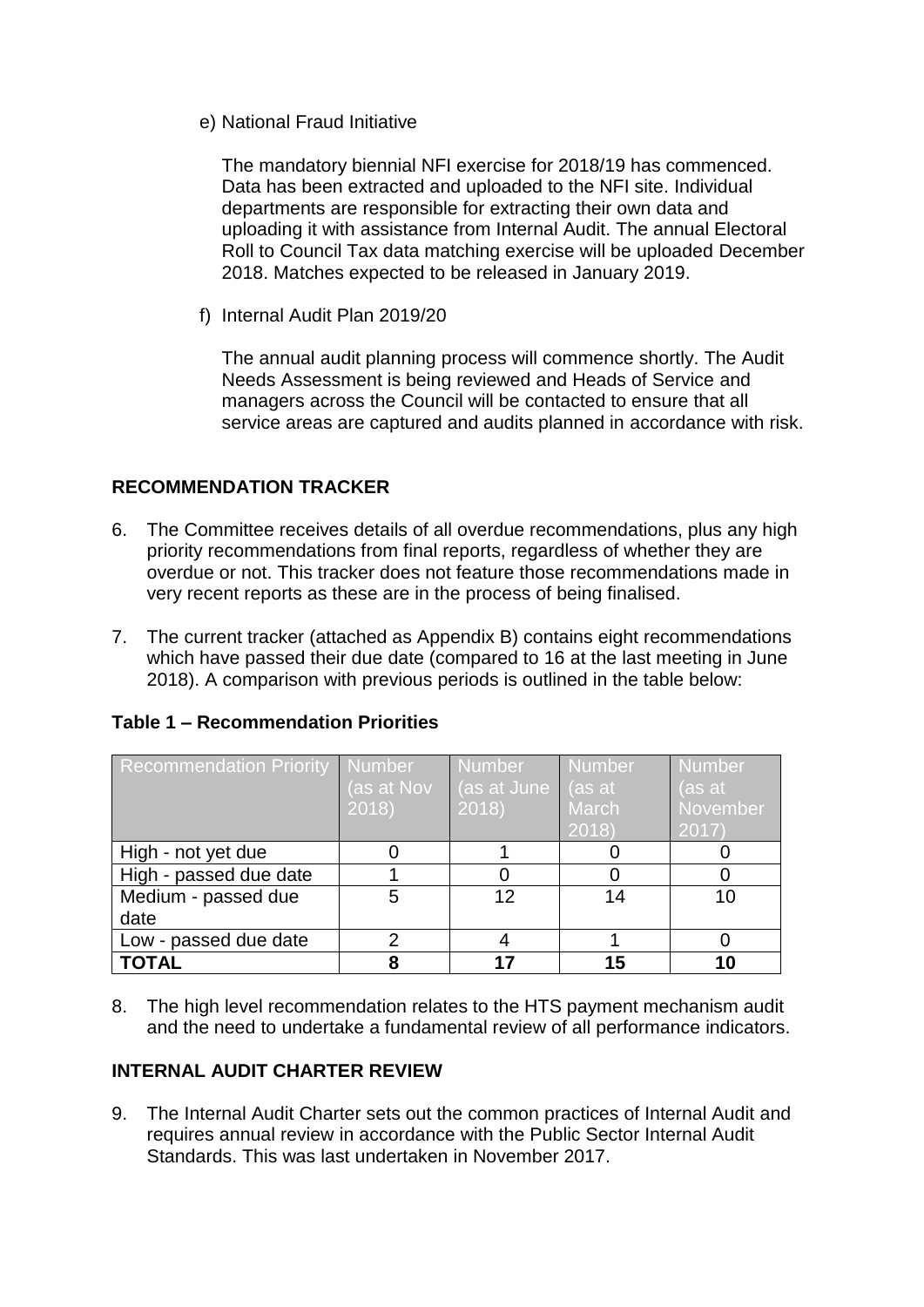- 10. The Chartered Institute of Public Finance and Accountancy Audit Committees practical guidance for Local Authorities and Police 2018 edition states that an audit committee should have a role in reviewing and approving the internal audit charter. In addition, a committee should have a role in overseeing the independence, objectivity, performance and professionalism of the internal audit function.
- 11. A review of the current Internal Audit Charter (attached as Appendix D) confirms it is still fit for purpose and no changes, except to the date, are proposed.

# **PROGRESS AGAINST THE ANNUAL GOVERNANCE STATEMENT**

- 12. In June 2018, the Committee approved the Annual Governance Statement (AGS) which accompanies the Council's Statement of Accounts.
- 13. The Corporate Governance Group (made up of the Head of Finance, Head of Governance, Legal Services Manager, Insurance and Risk Manager, Policy and Performance Team Leader and the Internal Audit Manager) continues to monitor the actions set out in the AGS on a regular basis. The table below sets out the current position against the action plan:

| <b>Key improvement</b> | Action to be taken in            | <b>Progress at</b>          |
|------------------------|----------------------------------|-----------------------------|
| area                   | 2018/19                          | November 2018               |
| 1. General Data        | On 25 May 2018, the EU           | An Officer Information      |
| <b>Protection</b>      | <b>General Data Protection</b>   | Governance Group has        |
| <b>Regulations</b>     | Regulation came into force. It   | been set up to drive this   |
| (GDPR)                 | is important the Council not     | forward. Membership         |
|                        | only maintains compliance but    | includes the Council's      |
|                        | ensures there is a continuous    | Data Protection Officer,    |
|                        | process for improvement too.     | who is working in           |
|                        |                                  | conjunction with            |
|                        |                                  | Internal Audit to ensure    |
|                        |                                  | data protection             |
|                        |                                  | compliance.                 |
| 2. Business            | Testing regimes to be            | Progress against this is    |
| <b>Continuity Plan</b> | introduced to verify the         | being monitored by the      |
| (BCP) testing          | effectiveness of business        | <b>Corporate Governance</b> |
|                        | continuity plans, provide        | Group.                      |
|                        | training to participants on what | The updated corporate       |
|                        | to do in a real scenario and     | business continuity         |
|                        | identify areas where the plan    | plan/emergency plan         |
|                        | needs to be strengthened.        | has been reviewed by        |
|                        |                                  | Senior Management           |
|                        |                                  | Board, who approved         |
|                        |                                  | the need for a testing      |
|                        |                                  | regime to be                |
|                        |                                  | implemented.                |

# **Table 2 – Key Improvement Areas**